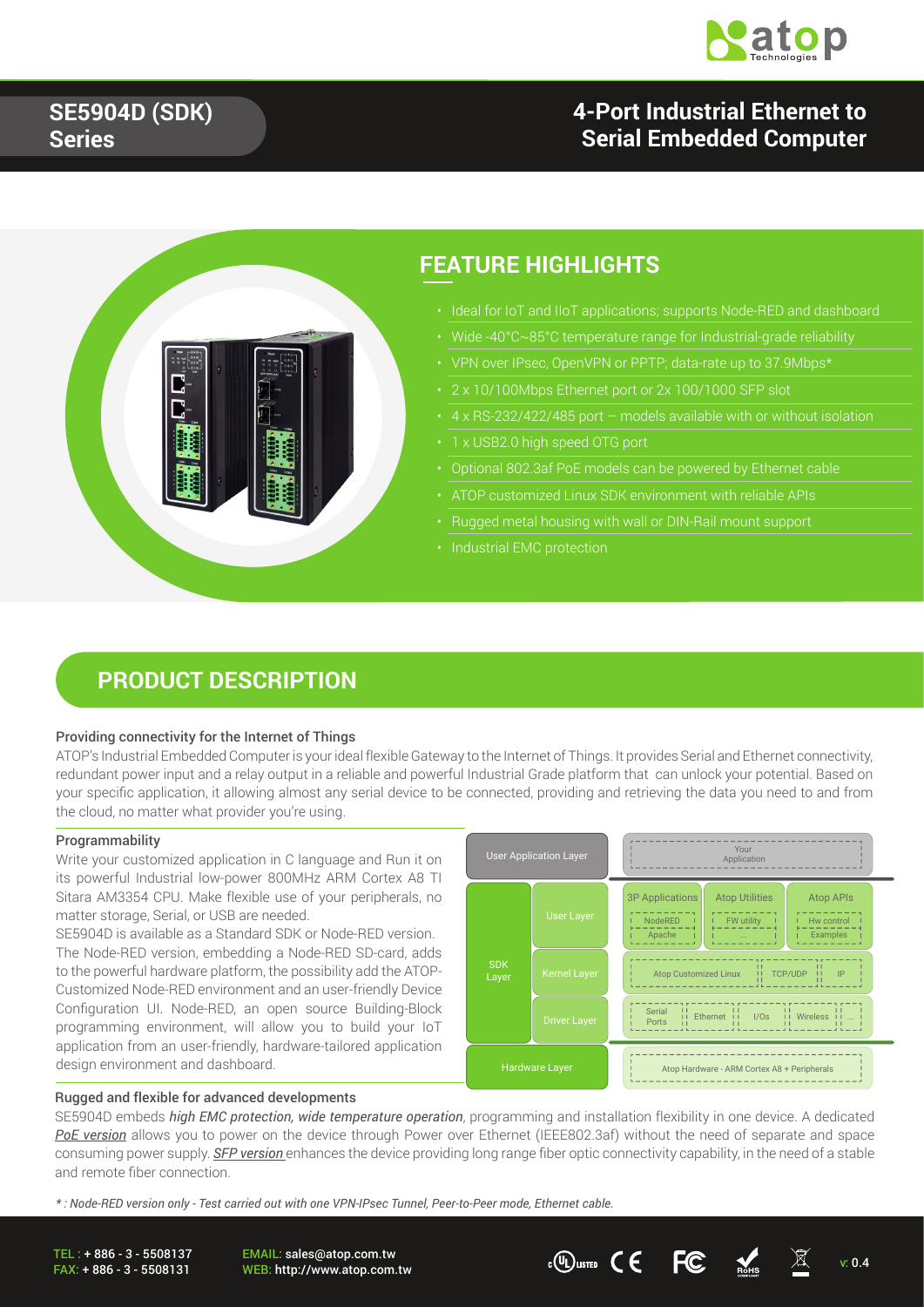

## **APPLICATION**

The IoT (Internet of Things) or IIoT (Industrial Internet of Things) is a trending topic these days. It's all about bringing devices, sensors, actuators, data and commands to the cloud, with the ultimate goal to improve the quality of life, the services Smart Cities can offer, saving energy or saving money. This requires two things: to vehiculate the collected data to the cloud in a format that can be recognized and processed and to process, compute and analyze all this amount of data in real time.

It is not a concept far from reality. Imagine you'd like to bridge a Modbus Sensor to the cloud. And you'd like to have the application running on the cloud to be able to process multiple sensors' data, and to trigger some event in some specific stations along the network. You may also have the need to override the cloud control and manage the application locally. Any application has its story.

*Here at ATOP, we understand these different needs and we are providing you different working models, based on what your needs are.*

### Use the Standard SDK, programmable embedded computer if:

- You are familiar with Linux OS
- You have ANSI C programming skills
- Your application is strictly time/ performance sensitive
- Your application has very critical exception handling requirements

### *Our SDK products provide:*

- *Ported, proven and tested peripherals (such as I/Os, Ethernet, Serial, Relays) and integrated drivers*
- *ATOP customized Linux Kernel and network protocols*
- *Ported, debugged and proven third party applications*
- *Utilities and APIs to control the hardware in an easy*
- *and effective way*
- *Example of source code*



## Use ATOP's Node-RED version with the embedded SD-card if:

- You're hands-on, with a good understanding of protocols, data formats
- You have some basic Javascript knowledge
- You're looking for a simple, user-friendly and effective way to deploy your applications to the cloud, with a user friendly monitoring dashboard
- You don't have strict performance requirements, and exception handling is not critical

#### *Our Node-RED version provides:*

- *Node-RED visual application development environment and dashboard, with automatic start on device boot-up, Node.JS based*
- *ATOP-customized dedicated Web-UI for user friendly device set-up, allowing you to create VPN tunnels, set-up the network settings, date/time, NTP, diagnostics and much mode without using Linux command line.*
- *Different level of security to allow developers to access development environment and users to access dashboard only*
- *Customized Node-RED APIs (blocks) that will allow you to fully control ATOP powerful hardware and control Relay, Buzzer, diagnostics and much more*
- *Integrated Modbus and MQTT stacks, for seamless communication with field devices and cloud*
- $\cdot$  Integrated AWS, Azure, Google and IBM Bluemix Nodes.



EMAIL: sales@atop.com.tw EMAIL: sales@atop.com.tw cOLusted C C FC  $\frac{M}{2}$  v: 0.4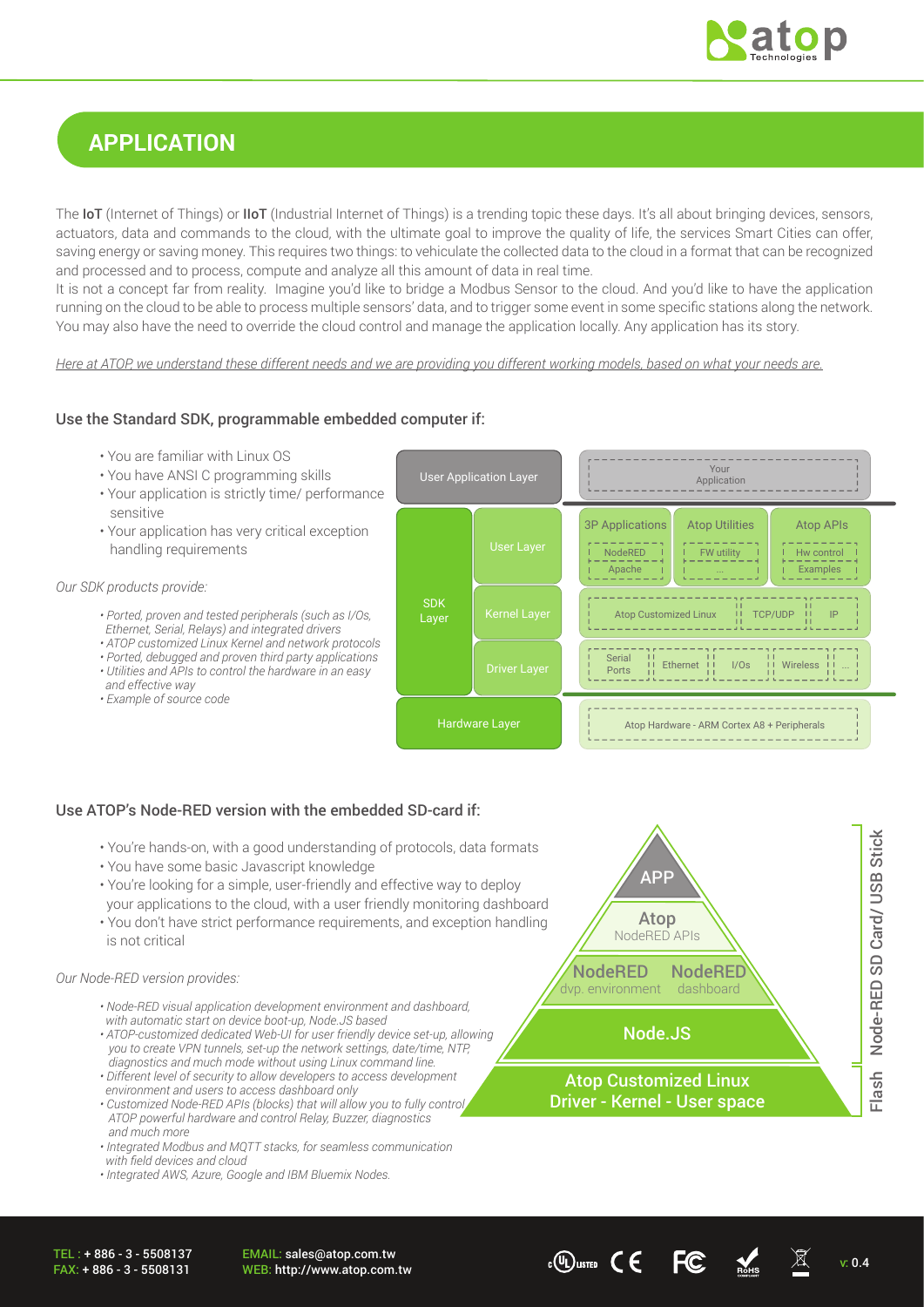



### NodeRED development enrivonment NodeRED dashboard

## **BLOCK DIAGRAM**



EMAIL: sales@atop.com.tw EMAIL: sales@atop.com.tw cO usite  $\overline{C}$   $\overline{C}$   $\overline{C}$   $\overline{M}$  v: 0.4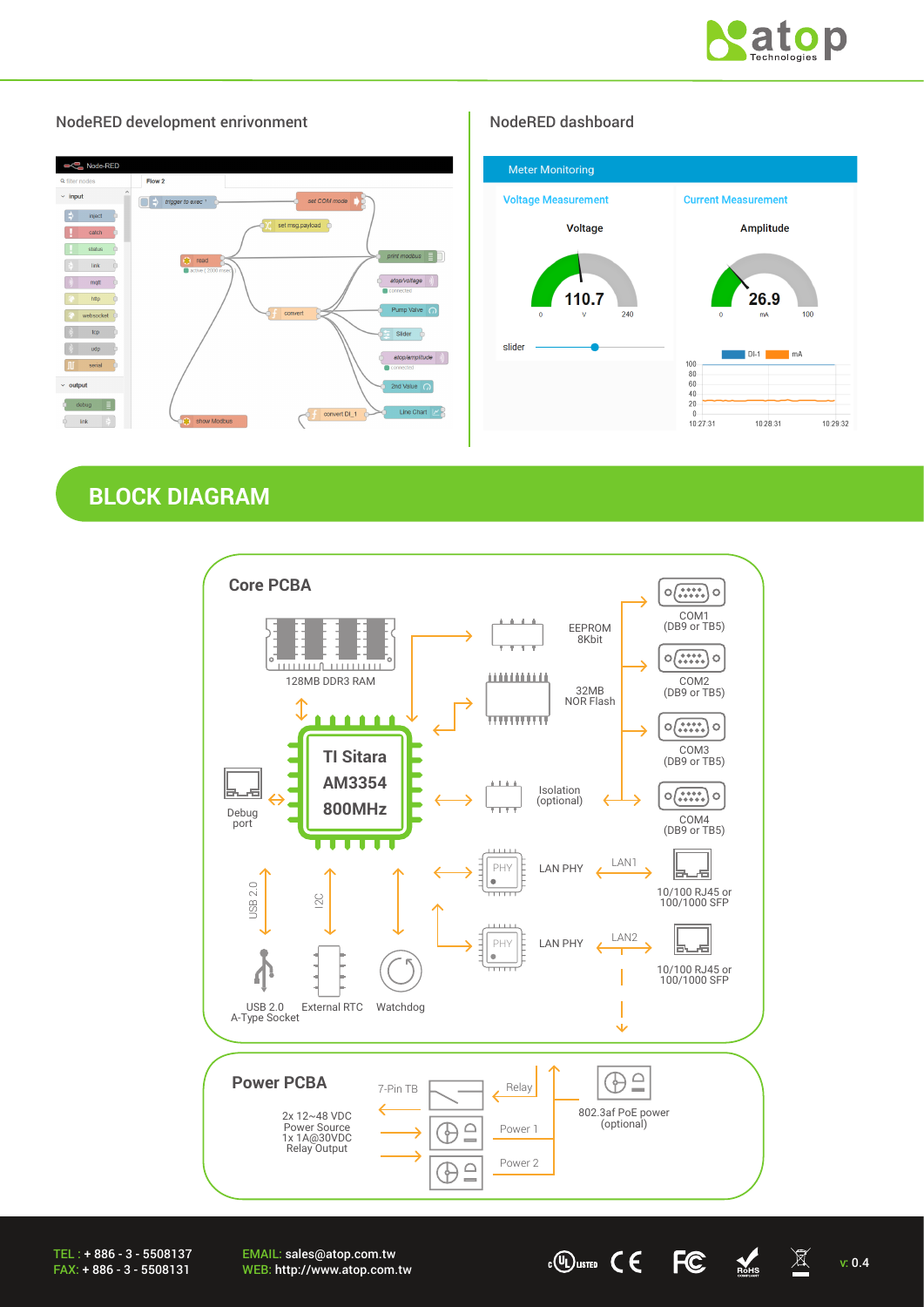

# **SPECIFICATIONS**

| <b>Hardware Specifications</b>                 |                                                                                                                                                                                                        |                                                                               |  |  |
|------------------------------------------------|--------------------------------------------------------------------------------------------------------------------------------------------------------------------------------------------------------|-------------------------------------------------------------------------------|--|--|
| CPU                                            | Texas Instruments Sitara ARM Cortex A8 AM3354 800MHz                                                                                                                                                   |                                                                               |  |  |
| Flash                                          | 32 MB NOR Flash (customizable upon request up to 128 MB)                                                                                                                                               |                                                                               |  |  |
| <b>RAM</b>                                     | SDK version: 128 MB DDR3 (customizable upon request up to 512 MB)<br>Node-RED version: 256 MB DDR3 (upgradable upon request to 512 MB)                                                                 |                                                                               |  |  |
| <b>EEPROM</b>                                  | 24LC64                                                                                                                                                                                                 |                                                                               |  |  |
| Watchdog                                       | ADM706                                                                                                                                                                                                 |                                                                               |  |  |
| Real Time Clock (RTC)                          | Yes - with external chip                                                                                                                                                                               |                                                                               |  |  |
| <b>Buzzer</b>                                  | Yes                                                                                                                                                                                                    |                                                                               |  |  |
| Console port                                   | Yes - on-board connector                                                                                                                                                                               |                                                                               |  |  |
| Reset button                                   | Yes                                                                                                                                                                                                    |                                                                               |  |  |
| <b>Network Interface</b>                       |                                                                                                                                                                                                        |                                                                               |  |  |
| Standards                                      | IEEE 802.3 for 10BaseT                                                                                                                                                                                 | IEEE 802.3u for 100BaseT(X) and 100BaseF(X)<br>IEEE 802.3z for 1000Base-X     |  |  |
| <b>Ethernet Ports</b>                          | 2x 10/100 Mbps RJ-45 or<br>2x 100/1000 Mbps SFP slot (SFP version)                                                                                                                                     |                                                                               |  |  |
| Power over Ethernet                            | IEEE 802.3af on LAN2 (PoE version only)                                                                                                                                                                |                                                                               |  |  |
| <b>Serial Interface</b>                        |                                                                                                                                                                                                        |                                                                               |  |  |
| Connector                                      | D-Sub9 RS-232/485 software selectable (DB model)<br>5-Pin 5.08mm Terminal Block (TB and SiS model)                                                                                                     |                                                                               |  |  |
| Ports                                          | 4 port RS-232/422/485 (2 and 4-wire) + 1 RJ45 console port                                                                                                                                             |                                                                               |  |  |
| Serial Port Isolation                          | 3 kV (SiS version only)                                                                                                                                                                                |                                                                               |  |  |
| Pull-high / Pull-low /Term. resistors          | Software selectable.                                                                                                                                                                                   |                                                                               |  |  |
| Configuration                                  | <b>Baud Rate</b><br>Data Bits<br>Stop Bits<br>Flow Control                                                                                                                                             | $50 \sim 921,600$ bps<br>7,8<br>1, 2<br>None, Xon/Xoff, RTS/CTS (RS-232 only) |  |  |
| <b>Other interfaces</b>                        |                                                                                                                                                                                                        |                                                                               |  |  |
| USB ports                                      |                                                                                                                                                                                                        | 1 x USB A Type (USB 2.0) - High-Speed OTG + power                             |  |  |
| <b>Software</b>                                |                                                                                                                                                                                                        |                                                                               |  |  |
| Bootloader                                     | U-boot 2014.07                                                                                                                                                                                         |                                                                               |  |  |
| Linux kernel                                   | Linux 3.14.26                                                                                                                                                                                          |                                                                               |  |  |
| Linux toolchain                                | Linux 32 bits toolchain gcc (C/C++ PC cross compiler), glibc                                                                                                                                           |                                                                               |  |  |
| Linux sample code                              |                                                                                                                                                                                                        | RS232, RS485, RTC, watchdog, LED, Relay, Buzzer, Button, network socket       |  |  |
| Additional features<br>(Node-RED version only) | Pre-installed Node-RED SD-card, with auto-run on startup<br>Dedicated Web UI for device settings<br>Integrated DHCP, IPv4, NTP/SNTP client, SNMP v1/v2c/v3,<br>OpenVPN client/server, IPsec, and PPTP. |                                                                               |  |  |

TEL : + 886 - 3 - 5508137 FAX: + 886 - 3 - 5508131

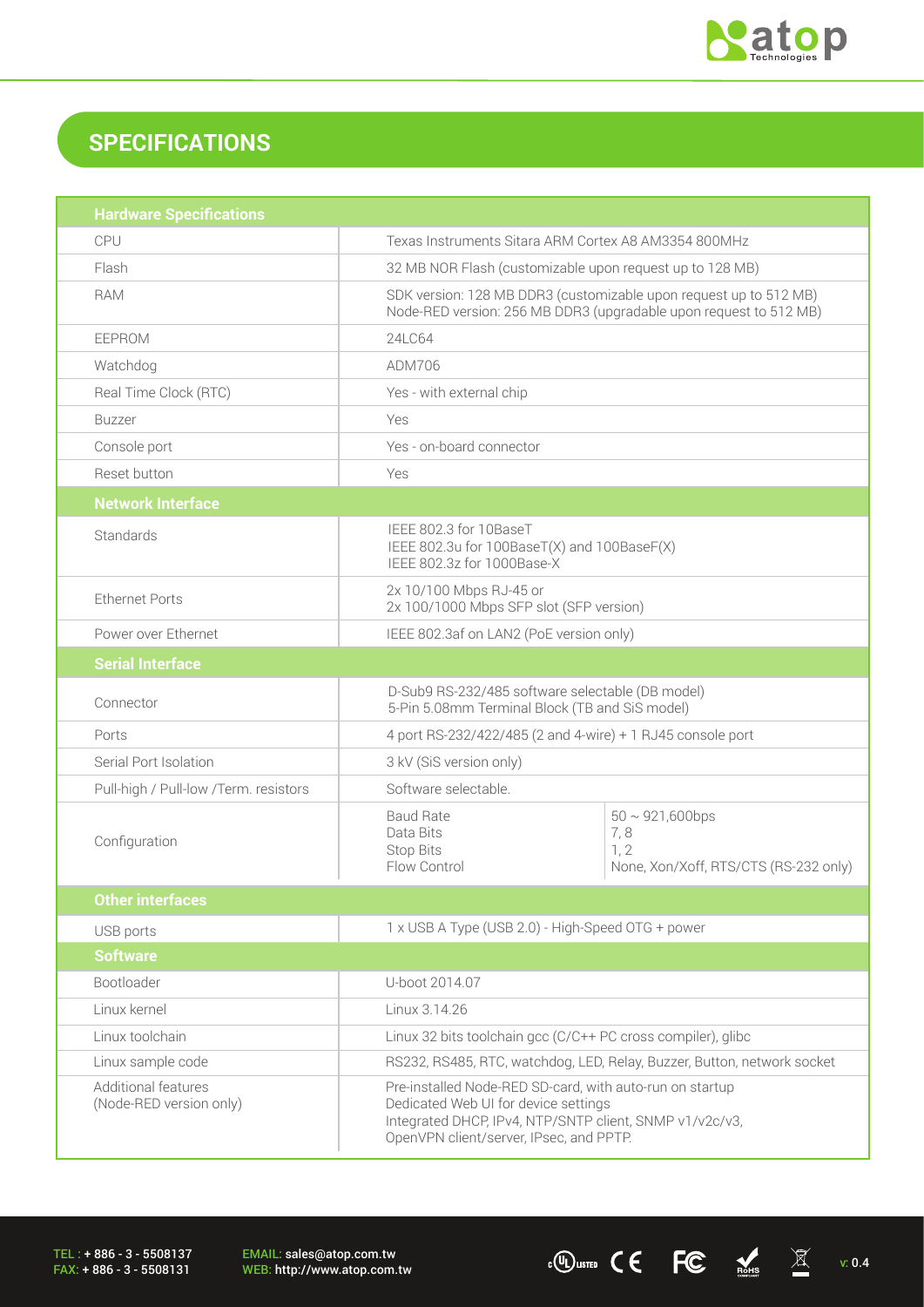

| <b>Power</b>                                                                            |                                                                                                                                  |
|-----------------------------------------------------------------------------------------|----------------------------------------------------------------------------------------------------------------------------------|
| Input Voltage                                                                           | 12~48 VDC<br>IEEE802.3 af (PoE) through LAN 2 - PoE version only                                                                 |
| Power Redundancy                                                                        | Yes, 2 independent power inputs                                                                                                  |
| Relay Output                                                                            | 1x 1A @30 VDC (normal open)                                                                                                      |
| Connector                                                                               | 7-Pin 5.08mm Lockable Terminal Block                                                                                             |
| Power Consumption                                                                       | 0.65A @ 9VDC (6 W Max)                                                                                                           |
| <b>Reverse Polarity Protection</b>                                                      | Yes                                                                                                                              |
| <b>Environmental limits</b>                                                             |                                                                                                                                  |
| <b>Operating Temperature</b><br>Storage Temperature<br><b>Ambient Relative Humidity</b> | $-40^{\circ}$ C $\sim$ 85°C (-40°F $\sim$ 185°F)<br>$-40^{\circ}$ C $\sim$ 85°C (-40°F $\sim$ 185°F)<br>5%~95%, (Non-condensing) |
| <b>Mechanicals</b>                                                                      |                                                                                                                                  |
| Housing                                                                                 | IP30 protection, SPCC metal housing                                                                                              |
| Dimensions ( $W \times H \times D$ )                                                    | 55 x 145 x 113 mm                                                                                                                |
| Installation                                                                            | DIN-Rail or Wall-Mount (optional kit)                                                                                            |
| Weight                                                                                  | 400 g                                                                                                                            |
| <b>Reset Button</b>                                                                     | Yes                                                                                                                              |

# **DIMENSIONS & LAYOUT**



EMAIL: sales@atop.com.tw EMAIL: sales@atop.com.tw  $\text{wEB: http://www.atop.com.tw}$  v: 0.4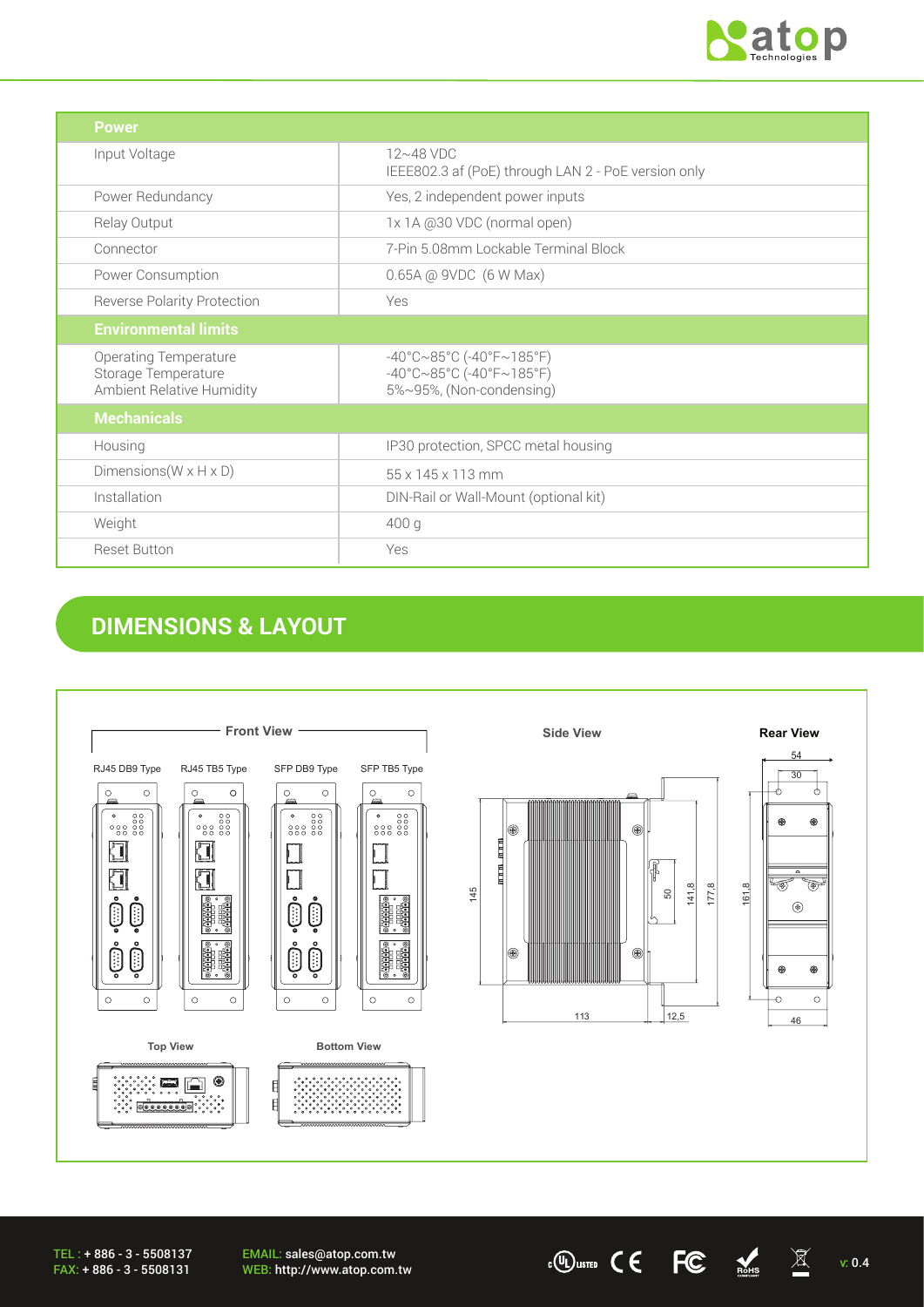

# **REGULATORY APPROVALS**

| <b>Regulatory Approvals</b>          |                                                                                                                |                                                             |                                                                  |                     |
|--------------------------------------|----------------------------------------------------------------------------------------------------------------|-------------------------------------------------------------|------------------------------------------------------------------|---------------------|
| Safety                               | UL61010-2-201, EN62368                                                                                         |                                                             |                                                                  |                     |
| <b>EMC</b>                           | FCC Part 15, Subpart B, Class A<br>EN 55032, EN 55024, EN 61000-3-2, EN 61000-3-3, EN 61000-6-2, EN 61000-6-4, |                                                             |                                                                  |                     |
| <b>Test</b>                          | <b>Value</b><br><b>Item</b><br><b>Level</b>                                                                    |                                                             |                                                                  |                     |
| IEC 61000-4-2                        | <b>ESD</b>                                                                                                     | Contact Discharge<br>Air Discharge                          | ±8kV<br>±15kV                                                    | 4<br>$\overline{4}$ |
| IEC 61000-4-3                        | <b>RS</b>                                                                                                      | Radiated (enclosure)                                        | 10 V/m                                                           | 3                   |
| IEC 61000-4-4                        | <b>EFT</b>                                                                                                     | <b>AC Power Port</b><br>Signal Port                         | $±2.0$ KV<br>$±2.0$ KV                                           | 3<br>4              |
| IEC 61000-4-5                        | Surge                                                                                                          | <b>AC Power Port</b><br><b>AC Power Port</b><br>Signal Port | Line-to Line±1.0KV<br>Line-to Earth±2.0KV<br>Line-to Earth±2.0KV | 3<br>3<br>3         |
| IEC 61000-4-6                        | CS                                                                                                             | Conducted (enclosure)                                       | 10 V rms                                                         | 3                   |
| IEC 61000-4-8                        | PFMF                                                                                                           | Enclosure                                                   | 10A/m                                                            | 3                   |
| IEC 61000-4-11                       | <b>DIP</b>                                                                                                     | Power Port                                                  |                                                                  |                     |
| Shock<br>Drop (Freefall) / Vibration | IEC 60068-2-27<br>IEC 60068-2-32 /IEC 60068-2-64                                                               |                                                             |                                                                  |                     |
| RoHS II                              | Yes                                                                                                            |                                                             |                                                                  |                     |
| <b>MTBF</b>                          | model average 14.56 Years (according to MIL-HDBK-217F)                                                         |                                                             |                                                                  |                     |
| Warranty                             | 5 years                                                                                                        |                                                             |                                                                  |                     |

# **ORDERING INFORMATION**

*Please note the following suffixes to be added to he chosen model name:* 

• SDK version suffix: (SDK)

• Node-RED version suffix: -NR

| Ordering information |
|----------------------|
|----------------------|

| Model name           | <b>Description</b>                                       | <b>Ethernet</b> | <b>Serial</b> | <b>Remarks</b> |
|----------------------|----------------------------------------------------------|-----------------|---------------|----------------|
| SE5904D-4P-DB        | Ind. 4-Port Serial Device Server, 10/100BASET(X), DB9    | 2 (RJ45)        | 4 (DB9)       |                |
| SE5904D-4P-TB        | Ind. 4-Port Serial Device Server, 10/100BASET(X), TB5    | 2 (RJ45)        | 4(TB)         |                |
| SE5904D-4P-Sis       | Ind. 4-Port Ser. Dev. Serv, 10/100BASET(X), 3kV Isolated | 2 (RJ45)        | 4(TB)         | 3kV isolation  |
| SE5904D-4P-PoE-DB    | Ind. 4-Port Ser. Dev. Serv, 10/100BASET(X) with PoE, DB9 | 2 (RJ45)        | 4 (DB9)       | PoE PD         |
| SE5904D-4P-PoE-TB    | Ind. 4-Port Ser. Dev. Serv, 10/100BASET(X) with PoE, TB5 | 2 (RJ45)        | 4(TB)         | PoE PD         |
| SE5904D-4P-PoE-Sis   | Ind. 4-Port Ser. Dev. Serv, RJ45, PoE, 3kV Isolated      | 2 (RJ45)        | 4(TB)         | PoE, 3kV isol. |
| SE5904D-4P-G-DB-SFP  | Ind. 4-Port Ser. Device Server, 100/1000BASEX SFF, DB9   | 2(SFP)          | 4 (DB9)       | SFP Gigabit    |
| SE5904D-4P-G-TB-SFP  | Ind. 4-Port Serial Device Server, 100/1000BASEX SFP, TB5 | 2(SFP)          | 4(TB)         | SFP Gigabit    |
| SE5904D-4P-G-Sis-SFP | Ind. 4-Port Serial Serv, 100/1000BASEX SFP, 3kV Isolated | 2(SFP)          | 4(TB)         | SFP, 3kV isol. |

TEL : + 886 - 3 - 5508137 FAX: + 886 - 3 - 5508131

EMAIL: sales@atop.com.tw<br>WEB: http://www.atop.com.tw